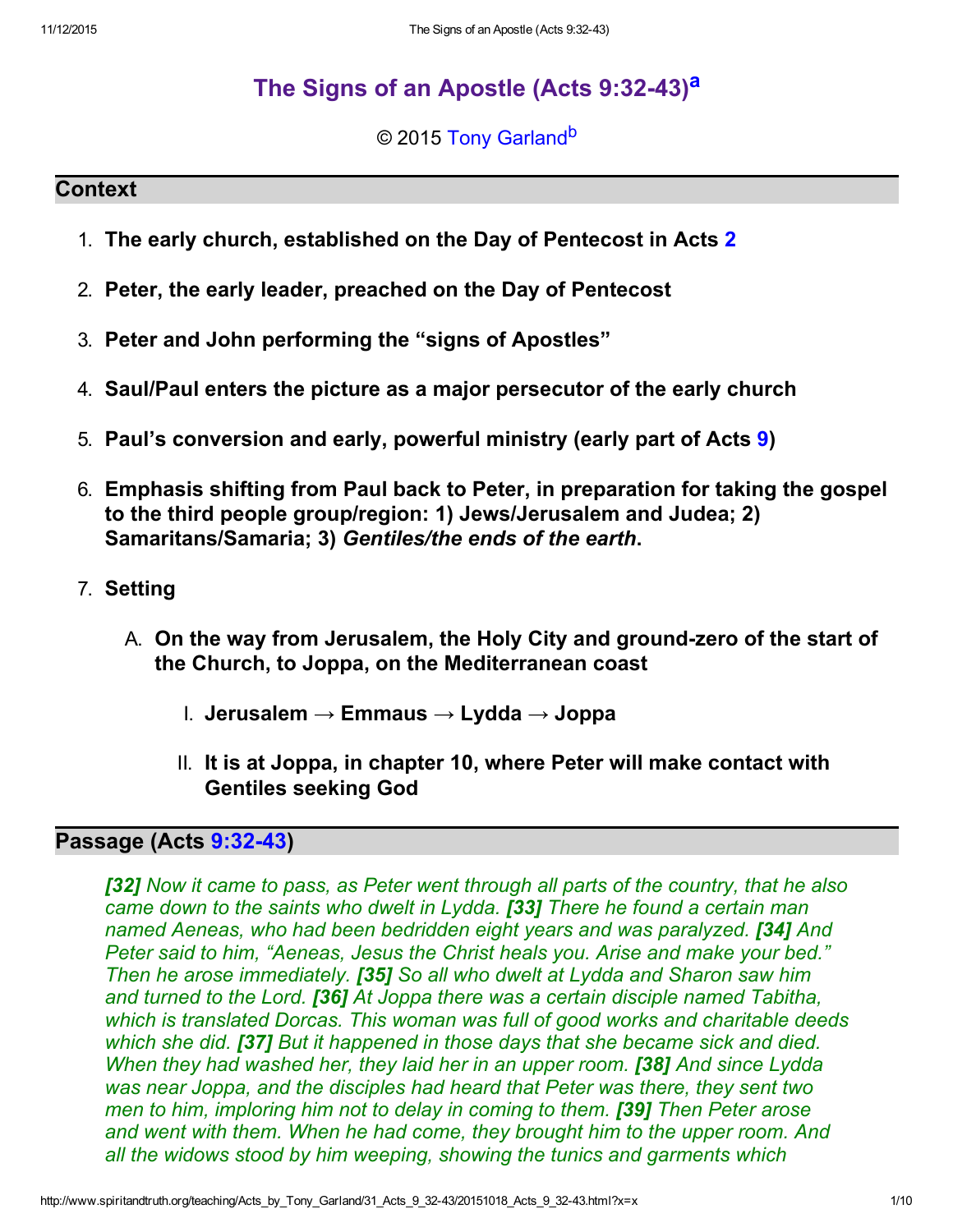Dorcas had made while she was with them. [40] But Peter put them all out, and knelt down and prayed. And turning to the body he said, "Tabitha, arise." And she opened her eyes, and when she saw Peter she sat up. [41] Then he gave her his hand and lifted her up; and when he had called the saints and widows, he presented her alive. **[42]** And it became known throughout all Joppa, and many believed on the Lord. **[43]** So it was that he staved many days in Joppa with Simon, a tanner.<sup>1</sup>

### Comparison between Peter and Paul

- 1. (1) Both healed a lame man, Peter (Acts  $3:6-7$ ), Paul (Acts  $14:8-10$ ).
- 2. (2) Both heal through indirect media, Peter via a shadow (Acts [5:15\)](http://www.spiritandtruth.org/bibles/nasb/b44c005.htm#Acts_C5V15), Paul via handkerchiefs (Acts 19:11-12).
- 3. **(3) Both impart the Holy Spirit by the laying on of hands, Peter (Acts 8:14-17),** Paul (Acts [19:6\)](http://www.spiritandtruth.org/bibles/nasb/b44c019.htm#Acts_C19V6).
- 4.  $(4)$  Both oppose a sorcerer, Peter (Acts  $8:20$ ), Paul (Acts  $13:6-12$ ).
- 5. **(5) Both were worshiped, Peter (Acts [10:25\)](http://www.spiritandtruth.org/bibles/nasb/b44c010.htm#Acts_C10V25), Paul (Acts 14:11-13).**
- 6. **(6) Both miraculously released from prison, Peter (Acts 12:7-11), Paul (Acts** 16:26-29).
- 7. (7) Both raised the dead, Peter (Acts 9:36-42), Paul (Acts 20:9-12).
- 8. (8) Both rendered swift judgment, Peter (Acts [5:45,](http://www.spiritandtruth.org/bibles/nasb/b44c005.htm#Acts_C5V4)Acts [5:910](http://www.spiritandtruth.org/bibles/nasb/b44c005.htm#Acts_C5V9)), Paul (Acts [13:11\)](http://www.spiritandtruth.org/bibles/nasb/b44c013.htm#Acts_C13V11).
- 9. (9) Both have one complete sermon recorded by Luke, Peter (Acts 2:14-40), Paul (Acts 13:16-41)
- 10. **(10) Both entrusted with gospel to people groups, Peter to Jews (Gal. 2:7-8),** Paul to Gentiles (Acts [9:15](http://www.spiritandtruth.org/bibles/nasb/b44c009.htm#Acts_C9V15); Gal. 2:7-8).
- 11. What Peter did by apostolic authority so did Paul this authenticates his apostolic authority (2Cor. [11:5,](http://www.spiritandtruth.org/bibles/nasb/b47c011.htm#2Cor._C11V5) 2Cor. [11:12:](http://www.spiritandtruth.org/bibles/nasb/b47c011.htm#2Cor._C11V12)2Cor. 11:11-12).
- 12. As Paul would later write, he was "not less than the most eminent of apostles" (2Cor. [11:5;](http://www.spiritandtruth.org/bibles/nasb/b47c011.htm#2Cor._C11V5) [12:11\)](http://www.spiritandtruth.org/bibles/nasb/b47c012.htm#2Cor._C12V11)

# Characteristics of True Miracles

1. True Miracles are: Miraculous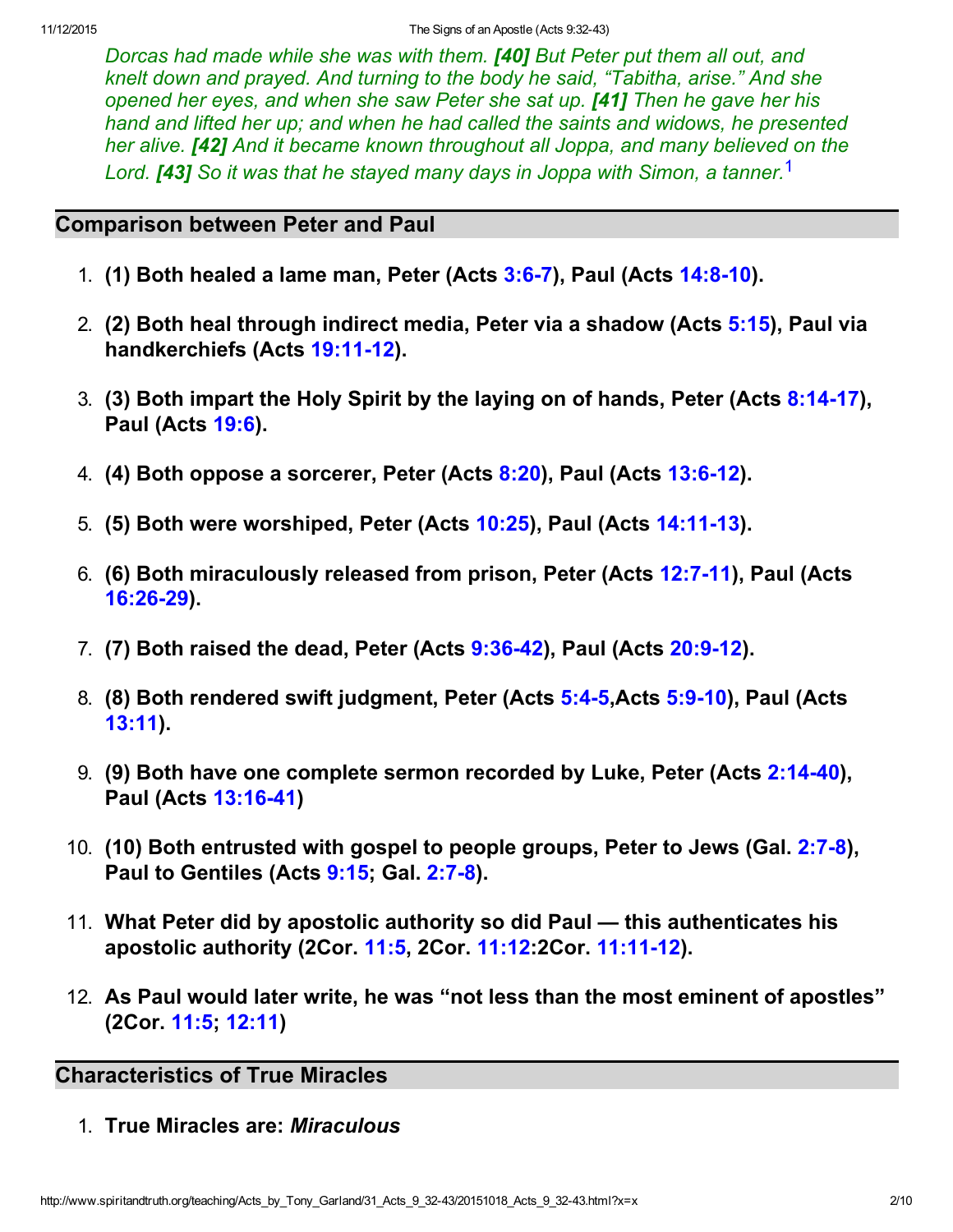### A. Not opposed to science

- I. What is science: the study and characterization of the laws by which God governs the material realm
- II. What is a miracle: an event, where God intervenes to set-aside the limits of the natural laws, to directly intervene in His created order
	- a. "Norman Geisler, a leading American Christian apologist, puts it this way: 'belief in miracles does not destroy the integrity of scientific methodology, only its sovereignty. It says in effect that science does not have sovereign claim to explain all events as natural, but only those that are regular, repeatable, and/or predictable."<sup>2</sup>
- B. By definition: miracles are exceedingly rare
	- I. More than extremely unlikely, true miracles are impossible aside from supernatural intervention
		- a. Creation
		- b. The crossing of the red sea
		- c. The crossing of the Jordan
		- d. The virgin birth
		- e. The resurrection
		- f. Raising people from the dead
	- II. The term "miracle" is frequently used too casually, the term has lost its true sense
		- a. HEADLINE: "Miracle man survives crash that left him boxed inside pickup"
		- b. HEADLINE: "Coach in school bus crash: 'We were involved in a miracle' "
	- III. When it comes to "miraculous works", Christians are among the most gullible of people groups—which discredits the cause of Christ.
		- a. Why? "If Christians are so easily duped or routinely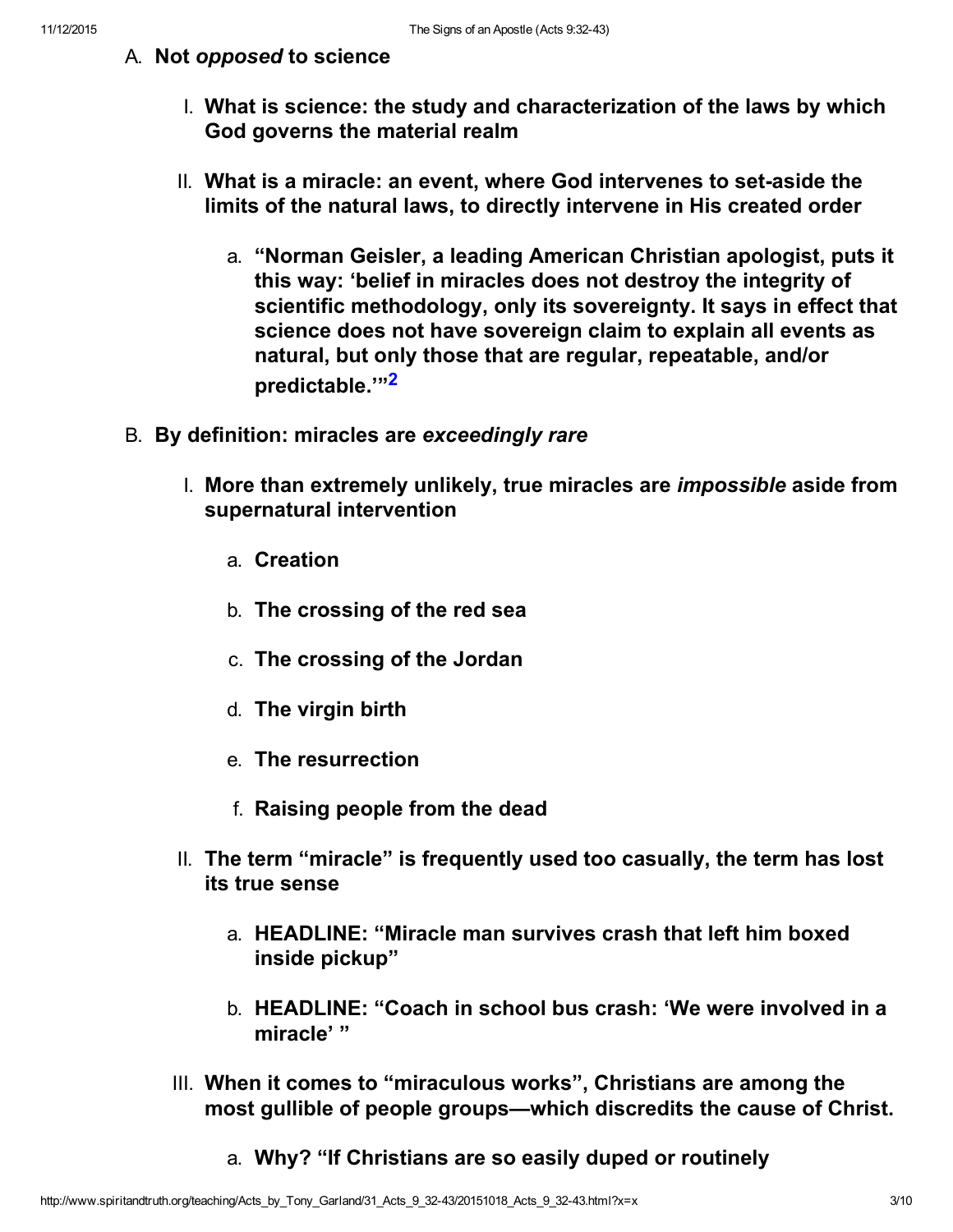demonstrate they lack objectivity or discernment, why should anyone take them seriously when they testify that some man, almost 2,000 years ago, rose from the dead?"

- 2. True Miracles are: Undeniable
	- A. Man born lame (Acts [3:2\)](http://www.spiritandtruth.org/bibles/nasb/b44c003.htm#Acts_C3V2)
	- B. Aeneas, paralyzed and bed-ridden for 8 years (Acts [9:33](http://www.spiritandtruth.org/bibles/nasb/b44c009.htm#Acts_C9V33))
	- C. Numerous people witnessed, beyond any doubt, that Tabitha was dead
		- I. [When the] disciples had heard that Peter was [near], they sent two men to him, imploring him not to delay in coming to them (Acts [9:38](http://www.spiritandtruth.org/bibles/nasb/b44c009.htm#Acts_C9V38))
			- a. Why?
			- b. What were they expecting: Tabitha was already dead, after all!
		- II. Peter (and John's) reputation preceded him
- 3. True Miracles are: Verifiable
	- A. Man born lame, carried and laid in the temple gates for decades
		- I. Leaping and praising God
	- B. Paralyzed man was bed-ridden, not seen outside for 8 years
		- I. Arose and picked up his own bed
	- C. Tabitha stone gold dead
		- I. Presented alive and "it became known throughout all Joppa."
		- II. Much like Lazarus, it was undeniable
			- a. Jesus at Bethany (John 12:9-11), Now a great many of the Jews knew that [Jesus] was there; and they came, not for Jesus' sake only, but that they might also see Lazarus, whom He had raised from the dead. But the chief priests plotted to put Lazarus to death also, because on account of him many of the Jews went away and believed in Jesus.
			- b. When the miracle is undeniable, expect opponents of God to get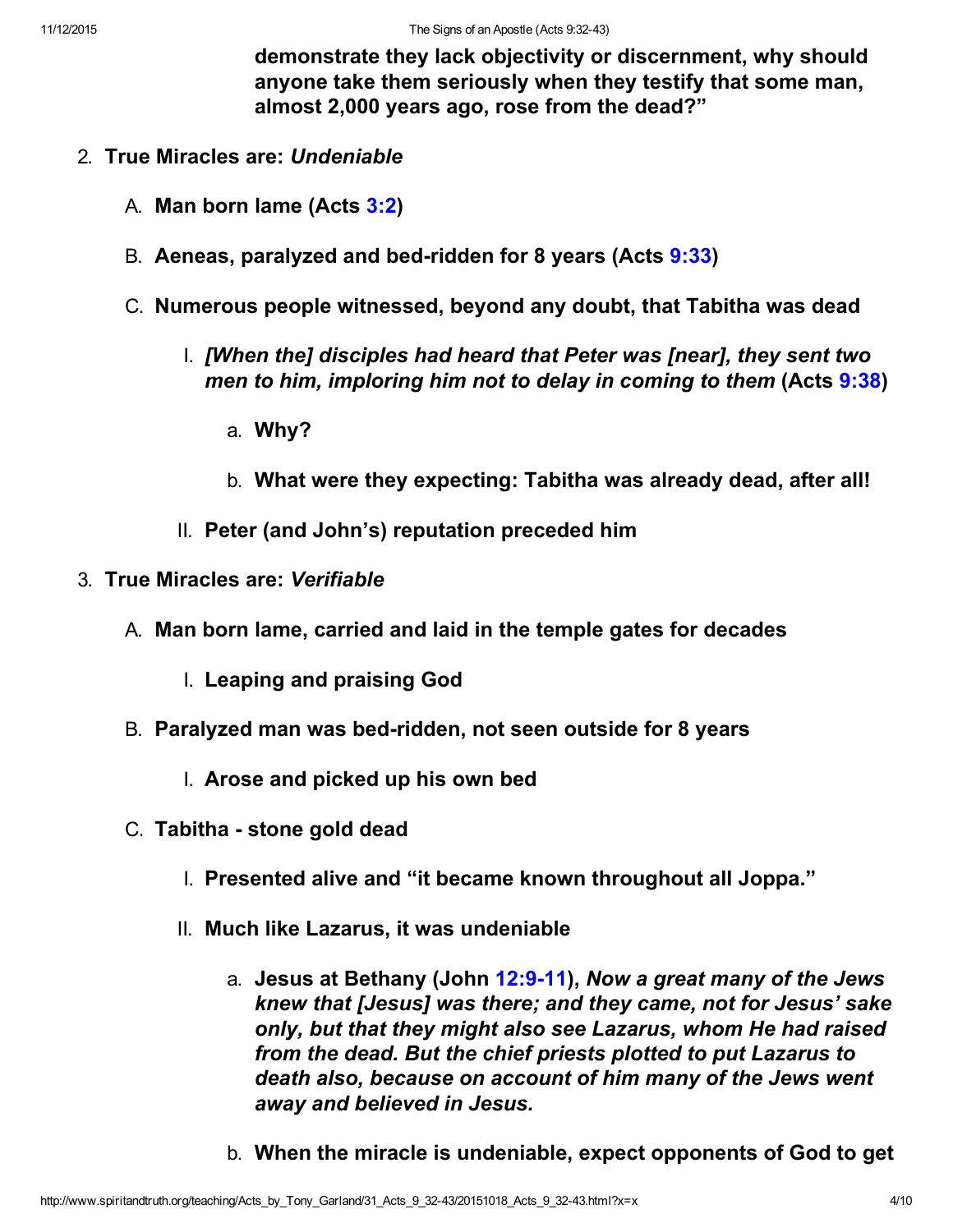rid of the miracle worker or the miraculous evidence

- c. Those who continue in unbelief do not do so for lack of evidence
- D. True miracles are not afraid of investigation: they welcome it!
- 4. True Miracles: Point to God rather than the one through whom God is working
	- A. Peter said to Aeneas, *Jesus, the Christ, heals you* (Acts [9:34](http://www.spiritandtruth.org/bibles/nasb/b44c009.htm#Acts_C9V34))
	- B. So all who dwelt at Lydda and Sharon saw him and turned to the Lord (Acts [9:35\)](http://www.spiritandtruth.org/bibles/nasb/b44c009.htm#Acts_C9V35).
	- C. And it became known throughout all Joppa, and many believed on the Lord (Acts [9:42](http://www.spiritandtruth.org/bibles/nasb/b44c009.htm#Acts_C9V42)).
	- D. In the early church, miracles also served to certify the miracle-worker as having authority from God
		- I. Why? in order to certify the message of salvation or doctrinal teaching as being from God
		- II. Tabitha was dead
		- III. There were numerous believers present
		- IV. Why didn't a local believer, with the gift of healing raise Tabitha from the dead (1Cor. [12:9](http://www.spiritandtruth.org/bibles/nasb/b46c012.htm#1Cor._C12V9),28-30)?
		- V. Why Peter?
		- VI. Because establishing Peter's spiritual authority was critical during this time when the Church was being founded, especially before the NT canon had been received
			- a. Peter was exhibiting the "signs of an Apostle," as Paul would later describe them (Acts [5:12;](http://www.spiritandtruth.org/bibles/nasb/b44c005.htm#Acts_C5V12) [19:11](http://www.spiritandtruth.org/bibles/nasb/b44c019.htm#Acts_C19V11); 2Cor. [12:2](http://www.spiritandtruth.org/bibles/nasb/b47c012.htm#2Cor._C12V2)).
		- VII. Caveats
			- a. The miraculous must always be evaluated in light of the Bible
			- b. Evaluating the genuineness of a claimed miracle is not sufficient
				- i. False miracles are not necessarily false in their effects: the way in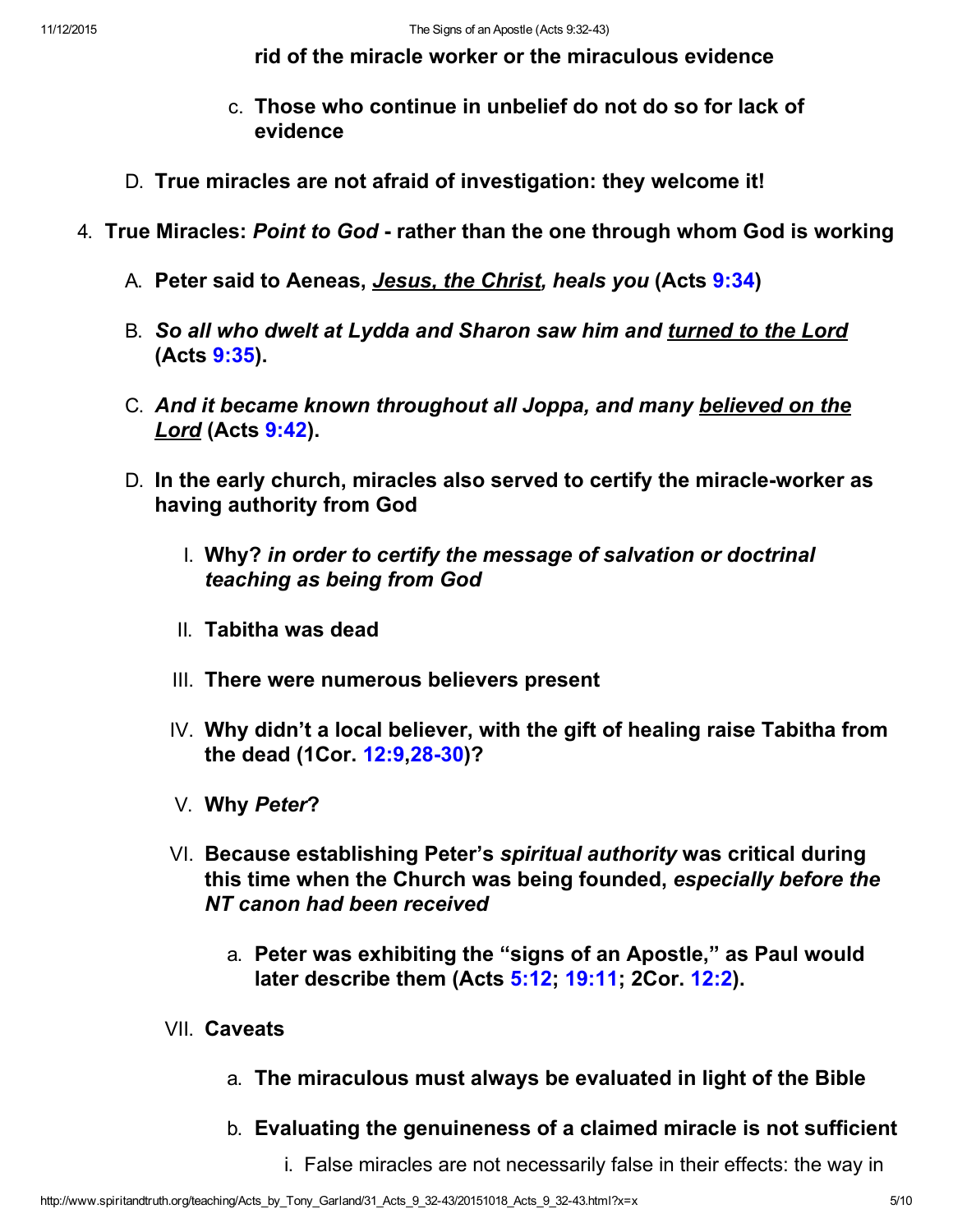which they manifest

- The sorcerers and magicians of Egypt were able to turn wooden rods into snakes (Ex.  $7:11-12$ ), water to blood (Ex. [7:22](http://www.spiritandtruth.org/bibles/nasb/b02c007.htm#Ex._C7V22)), and bring frogs up upon the land (Ex.  $8:7$ ).
- ii. Their motivation, purpose and, ultimately, their *origin* which must be evaluated—this requires discernment
	- If there arises among you a prophet or a dreamer of dreams, and he gives you a sign or a wonder, and the sign or the wonder comes to pass, of which he spoke to you, saying,' Let us go after other gods' -which you have not known-'and let us serve them,' you shall not listen to the words of that prophet or that dreamer of dreams, for the LORD your God is testing you to know whether you love the LORD your God [with all your heart and with all your soul](http://www.spiritandtruth.org/bibles/nasb/b05c013.htm#Deu._C13V1) (Deuteronomy 13:1-3).
	- "Wonders" are found among the works of whom Jesus said He never knew, "Many will say to Me in that day, 'Lord, Lord, have we not prophesied in Your name, cast out demons in Your name, and done many wonders in Your name?'" (Matthew [7:22\)](http://www.spiritandtruth.org/bibles/nasb/b40c007.htm#Mat._C7V22).
	- **Jesus warned that false christs and false prophets will rise** and show great signs and wonders to deceive, if possible, even the elect (Matthew [24:24](http://www.spiritandtruth.org/bibles/nasb/b40c024.htm#Mat._C24V24))
	- Concerning the Antichrist, Paul warns, The coming of the lawless one is according to the working of Satan, with all power, signs, and lying wonders (2Th. [2:9\)](http://www.spiritandtruth.org/bibles/nasb/b53c002.htm#2Th._C2V9).
	- Concerning his side-kick, the False Prophet, John relates, He performs great signs, so that he even makes fire come down from heaven on the earth in the sight of men (Rev. [13:13\)](http://www.spiritandtruth.org/bibles/nasb/b66c013.htm#Rev._C13V13)
	- In Revelation, John sees, saw three unclean spirits like frogs coming out of the mouth of the dragon, out of the mouth of the beast, and out of the mouth of the false prophet. For they are spirits of demons, performing signs, which go out to the kings of the earth and of the whole world, to gather them to the battle of that great day of God Almighty (Rev.  $16:13-14$ ).
- iii. As John MacArthur observes:
	- $\blacksquare$  "The ... supernatural is a lure that will always draw crowds of people, whether or not they are authentic believers. People crave miracles and paranormal wonders, but that craving is no true sign of faith. (This is one of the central lessons of John  $6.$  $6.$ )<sup>"3</sup>

### 5. True Miracles: may be Private

A. Prior to raising Tabitha from the dead, Peter put them all out. Only then he knelt down and prayed. And turning to the body he said, "Tabitha, arise." And she opened her eyes, and when she saw Peter she sat up (Acts [9:40](http://www.spiritandtruth.org/bibles/nasb/b44c009.htm#Acts_C9V40))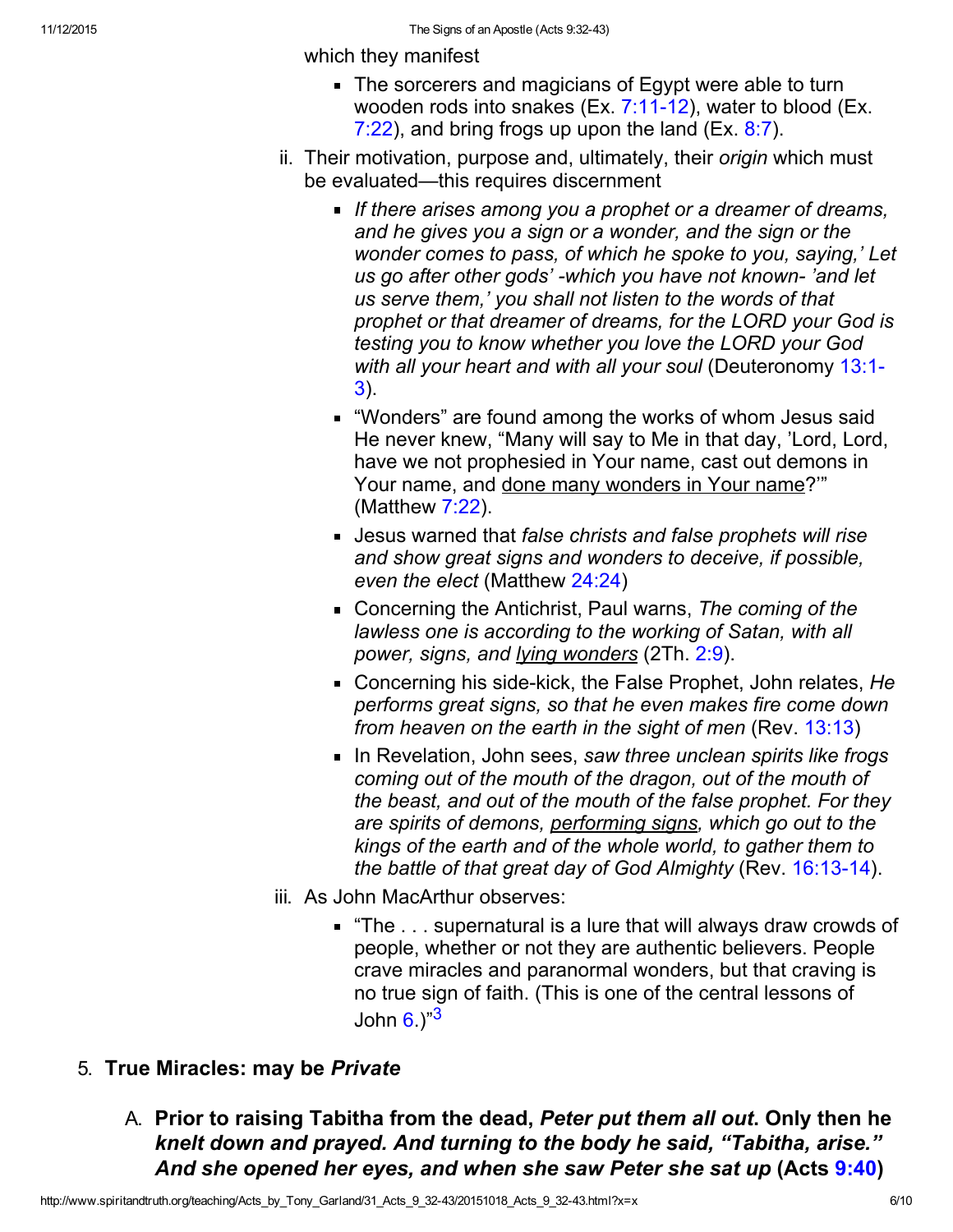- B. Why did Peter put them out? An examination of similar passages suggests a number of reasons why God may reserve miraculous works for private situations
- C. Miracles may be private: on account of unbelief or scepticism
	- I. Jesus, in Capernaum on account of unbelief
		- a. Now He did not do many mighty works there because of their unbelief (Matthew [13:58](http://www.spiritandtruth.org/bibles/nasb/b40c013.htm#Mat._C13V58)).
		- b. Calvin, "when the Lord perceives that his power is not accepted by us, he at length withdraws it; and yet we complain that we are deprived of his aid, which our unbelief rejects and drives far from us. . . . certainly unbelievers, as far as lies in their power, bind up the hands of God by their obstinacy; not that God is overcome, as if he were an inferior, but because they do not permit him to display his power."
		- c. Barnes, "We are not to suppose that his power was limited by the belief, or unbelief, of men. But they were so prejudiced, so set against him, that they were not in a condition to judge of evidence, and to be convinced. They would have charged [any miracle] to derangement, or sorcery, or the agency of the devil. . . .It is also true, in spiritual things, that the unbelief of a people prevents the influences of the Holy Spirit from being sent down to bless them. God requires faith. He hears only the prayers of faith. And when there is little true belief, and prayer is cold and formal, there the people sleep in spiritual death, and are unblessed."
	- II. Miracles are not "spiritual circus tricks" to be performed at the beck and call of unbelief or for the sake of curiosity.
		- a. The attitude of some unbelievers: "God, prove to me that you exist!"
		- b. Yet He has already proved his existence by what may be seen in the physical realm (Rom.  $1:20-21$ )!
		- c. Psalm [78](http://www.spiritandtruth.org/bibles/nasb/b19c078.htm#Ps._C78V1) records this same attitude among the children of Israel while wandering in the wilderness:
			- i. Yes, they spoke against God: They said, "Can God prepare a table in the wilderness? Behold, He struck the rock, So that the waters gushed out, And the streams overflowed. Can He give bread also?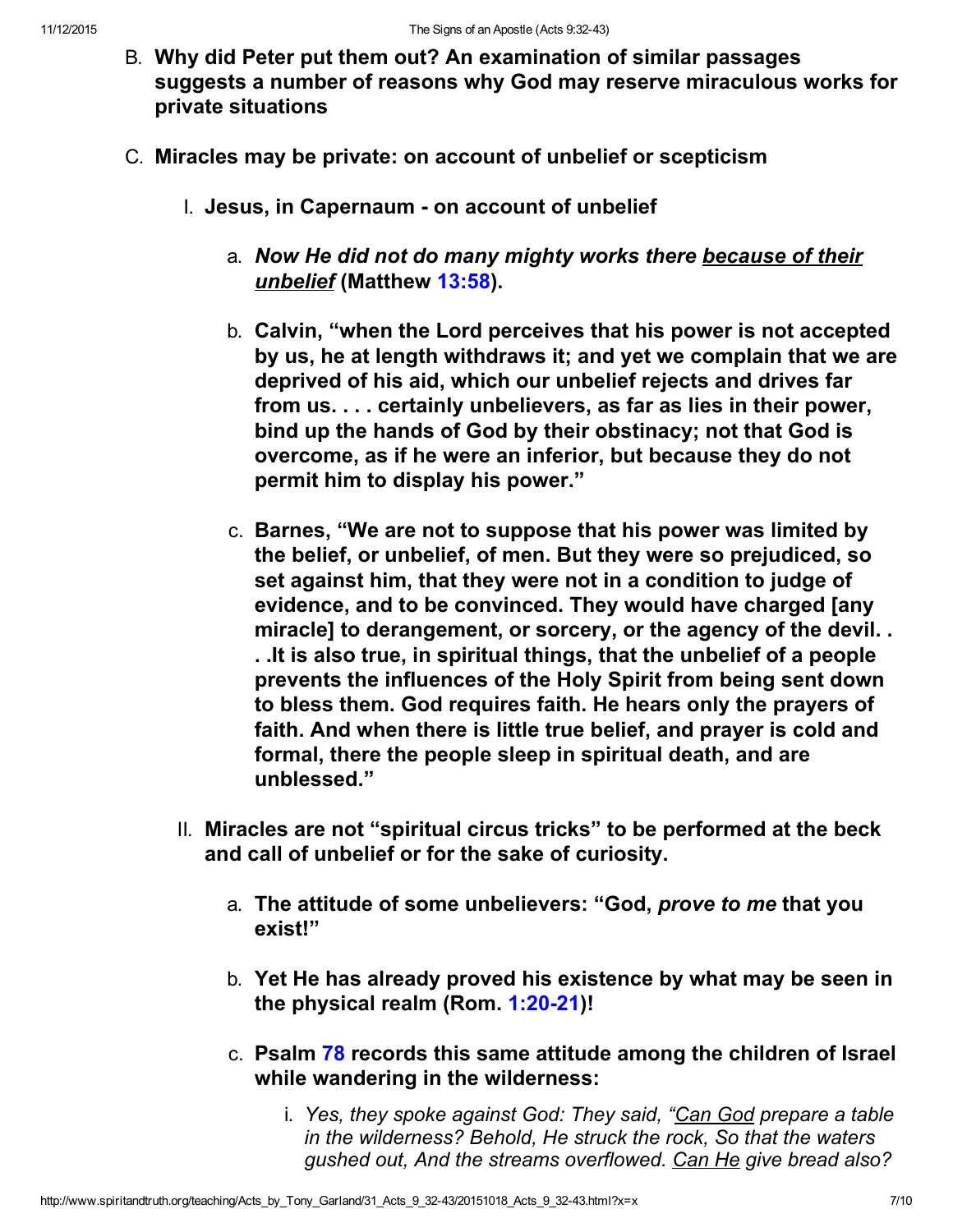Can He provide meat for His people?" Therefore the LORD heard this and was furious; So a fire was kindled against Jacob, And anger also came up against Israel, Because they did not believe in God, And did not trust in His salvation (Psalm 78:19-22).

### d. The same "prove it to me" attitude was exhibited by the Pharisees, in response to the ministry of Jesus

i. Then the Pharisees and Sadducees came, and testing Him asked that He would show them a sign from heaven. He answered and said to them, [in part] "A wicked and adulterous generation seeks after a sign, and no sign shall be given to it except the sign of the prophet Jonah." And He left them and departed (Mat. 16:1-4)

### D. Miracles may be private: to only be shown to those in intimate relation with God

- I. Elisha and the widow who was out of money
	- a. And when you have come in, you shall shut the door behind you and your sons; then pour it into all those vessels, and set aside the full ones (2 Kings [4:4\)](http://www.spiritandtruth.org/bibles/nasb/b12c004.htm#2K._C4V4)
- II. Jesus healing the young daughter of the Jairus, the ruler of the synagogue in Capurnum
	- a. When He came in, He said to them, "Why make this commotion and weep? The child is not dead, but sleeping." And they ridiculed Him. But when He had put them all outside, He took the father and the mother of the child, and those who were with Him [Peter, James, and John], and entered where the child was lying (Mark 5:39-4).
- E. Miracles may be private: to avoid commotion, where publicity would compromise God's timing and intent
	- I. [Jesus]. . . departing from the region of Tyre and Sidon, He came through the midst of the region of Decapolis to the Sea of Galilee. Then they brought to Him one who was deaf and had an impediment in his speech, and they begged Him to put His hand on him. And He took him aside from the multitude, and put His fingers in his ears, and He spat and touched his tongue. . . . [Afterward,] He commanded them that they should tell no one;  $\ldots$  (Mark  $7:31-33,36$  $7:31-33,36$ ).

### Question for miracle seekers in our day:

1. What are you really seeking? God's face, intimacy with God? Or His hand,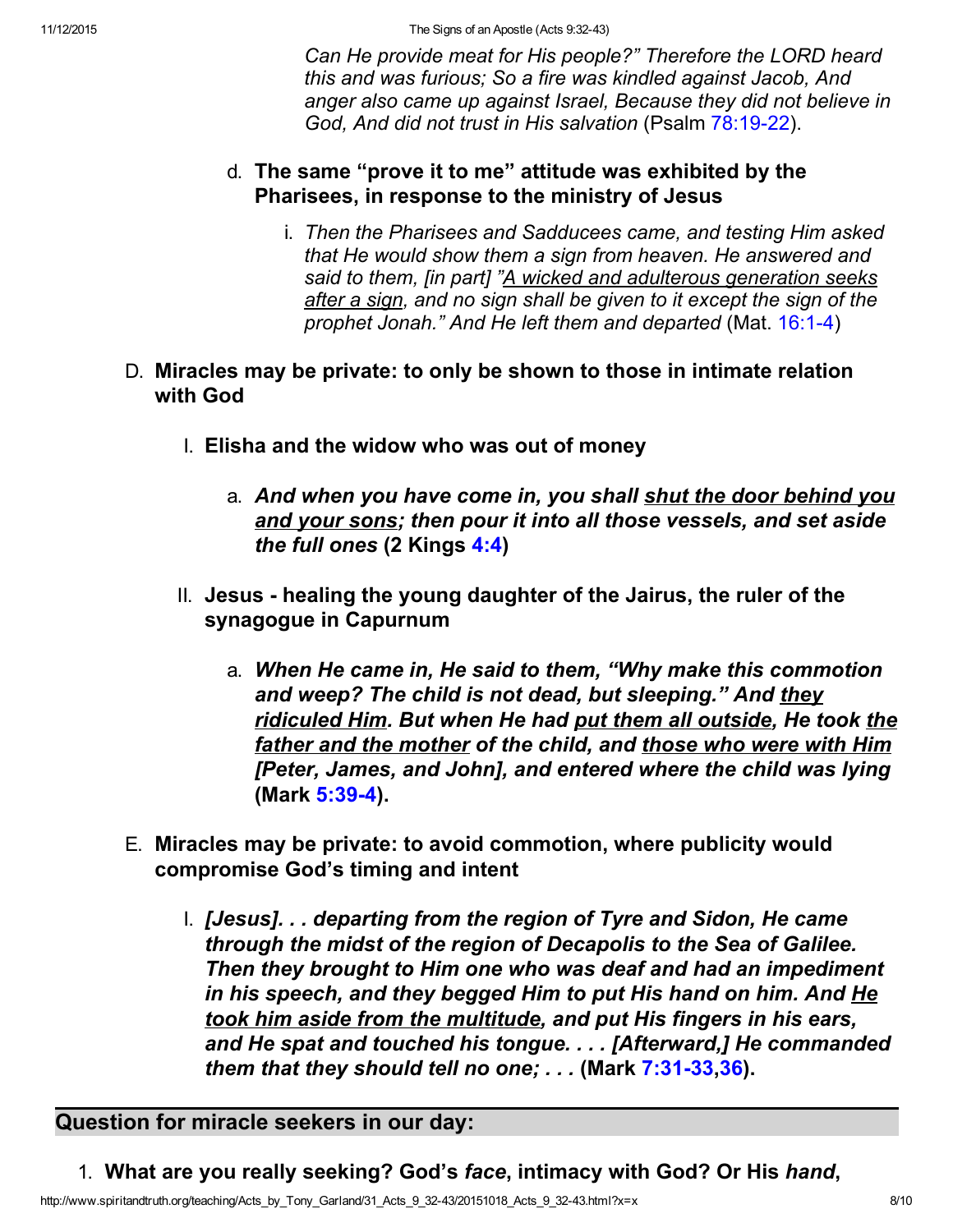requiring Him to manifest in a way which impresses and meets your expectations?

- 2. Are you expecting God to reveal new things while paying too little attention to what He already has revealed: the created World; the Holy Scriptures?
- 3. Even if you experienced a true miracle, would it really draw you closer to God?
	- A. In response to Lazarus' plea to warn His family, Abraham observed, If they do not hear Moses and the prophets, neither will they be persuaded though one rise from the dead (Luke [16:31\)](http://www.spiritandtruth.org/bibles/nasb/b42c016.htm#Luke_C16V31).
	- B. What does the NT record? But although [Jesus] had done so many signs before them, they did not believe in Him (John [12:37\)](http://www.spiritandtruth.org/bibles/nasb/b43c012.htm#John_C12V37).
	- C. For Jews request a sign, and Greeks seek after wisdom; but we preach Christ crucified, to the Jews a stumbling block and to the Greeks foolishness (1Cor. 1:22-23)



[SpiritAndTruth.org Scan Code](http://www.spiritandtruth.org/)<sup>c</sup>

#### Endnotes:

- 1. NKJV, (Acts 9:19-31)
- 2. Ref-1282, p. 106
- 3. Ref-0164, John MacArthur, Strange Fire Redux, 25(2) Fall 2004, 85-93, 86

Sources:

NKJV Unless indicated otherwise, all Scripture references are from the New King James Version, copyright © 1982 by Thomas Nelson, Inc. Used by permission. All rights reserved.

Ref-0164 Richard L. Mayhue, ed., The Master's Seminary Journal (Sun Valley, CA: Master's Seminary). [[www.mastersem.edu\]](http://www.mastersem.edu/).

Ref-1282 Craig L. Blomberg, The Historical Reliability of the Gospels (2nd ed.) (Downers Grove, IL: Intervarsity Press, 2007). ISBN:978-0-8308-2807-4<sup>d</sup>

#### Links Mentioned Above

[a](#page-0-0) - See http://www.spiritandtruth.org/teaching/Acts\_by\_Tony\_Garland/31\_Acts\_9\_32-43/index.htm.